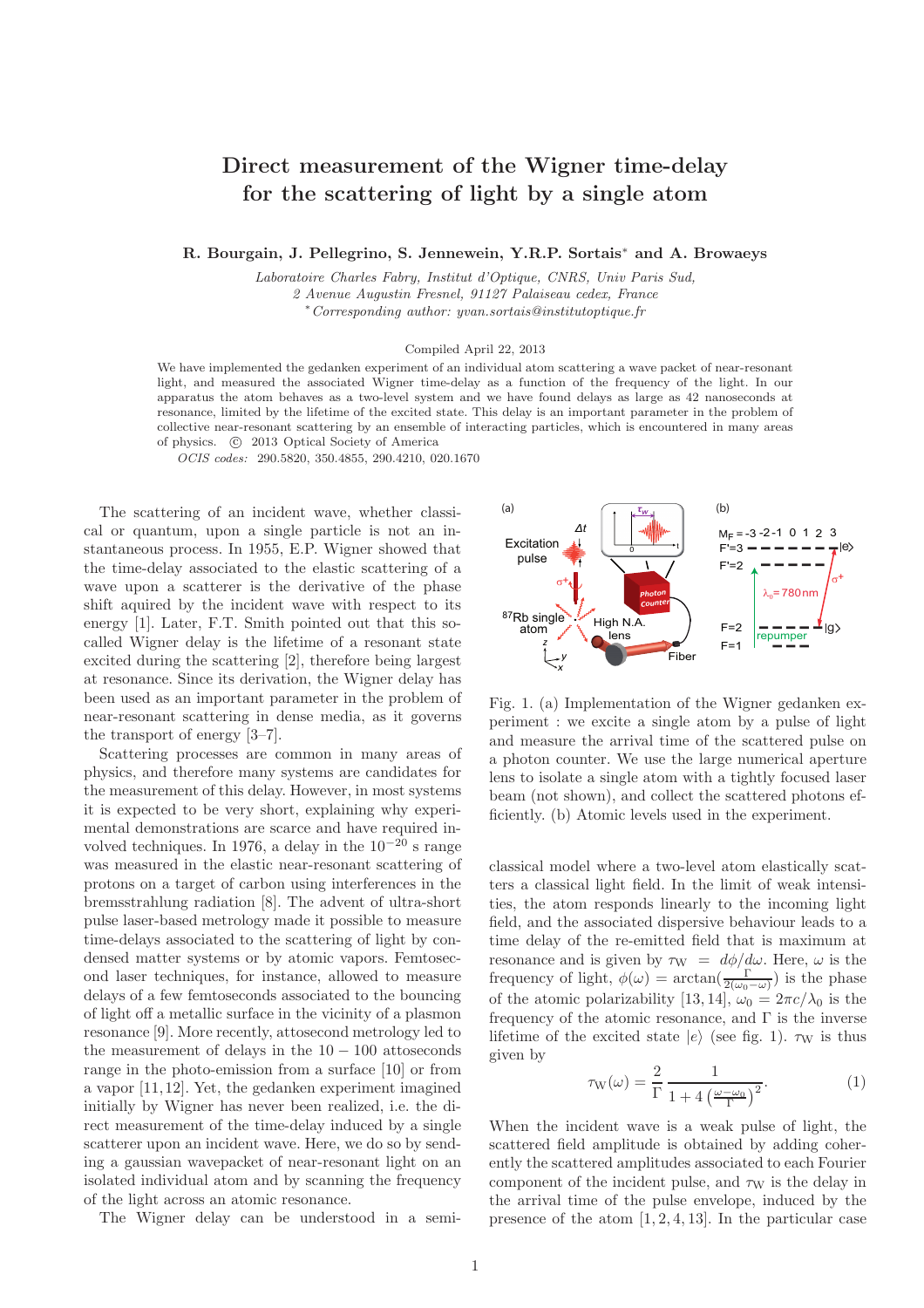of a gaussian pulse of light with root-mean-square (rms) duration  $\Delta t \gg 1/\Gamma$  and small intensity  $(I/I_{\text{sat}} \ll 1)$ , the scattered pulse is undistorted, with an intensity given by

$$
I_{\rm sc}(r,t) \propto \frac{1}{1 + 4\left(\frac{\omega_{\rm L} - \omega_0}{\Gamma}\right)^2} e^{-\left[t - \frac{r}{c} - \tau_{\rm W}(\omega_{\rm L})\right]^2 / 2\Delta t^2}.
$$
 (2)

Here,  $\omega_{\text{L}}$  is the center frequency of the laser pulse spectrum,  $t$  is time,  $r$  is the distance between the observer and the scatterer, and  $c$  is the velocity of light. In the limits mentioned above, we thus expect a scattered pulse that is gaussian in temporal shape and maximally delayed at resonance by  $\tau_W(\omega_0) = 2/\Gamma$ , which can reach several tens of nanoseconds for optical transitions of e.g. alkali atoms.

To check this prediction experimentally, we use a single cold <sup>87</sup>Rb atom that we initially isolate in an optical dipole trap with microscopic size [15]. The temperature of the atom in the trap is 70  $\mu$ K, measured by a releaseand-recapture method [16]. We first prepare the trapped atom in the hyperfine ground state level  $(5S_{1/2}, F = 2)$ . We then release it in free space and illuminate it with a series of weak gaussian pulses of circularly polarized near-resonant laser light at  $\lambda_0 = 780$  nm (see fig. 1). Using a large numerical aperture lens  $(N.A.=0.5)$ , we collect the photons scattered at 90<sup>∘</sup> with respect to the direction of excitation and detect them with a fibercoupled avalanche photodiode (APD) operating in the single photon counting mode. The signal is sent to a counting card with a 256 ps resolution. The excitation light is produced from a continuous laser locked on the  $(5S_{1/2}, F = 2)$  to  $(5P_{3/2}, F' = 3)$  transition. We chop this light into pulses with a gaussian temporal shape using an acousto-optic modulator and a fast arbitrary waveform generator. We set the peak intensity  $I$  of the pulse to  $I/I_{\text{sat}} = 0.1$   $(I_{\text{sat}} = 1.6 \text{ mW/cm}^2)$  to operate in the weak excitation limit. For the temporal width of the pulses, we choose  $\Delta t = 66$  ns sufficiently large to approach the limit  $\Delta t \gg 1/\Gamma$  (here,  $1/\Gamma = 26$  ns), and sufficiently small to determine with a good accuracy the temporal center of the scattered pulse, and thus the time-delay  $\tau_W$  (see fig. 2a). The acousto-optic modulator allows us to tune the center frequency  $\omega_{\text{L}}$  of the laser light around the frequency  $\omega_0$  of the closed transition between the states  $|g\rangle = |5S_{1/2}, F = 2, M_F = 2\rangle$ and  $|e\rangle = |5P_{3/2}, F' = 3, M'_F = 3$ . The optical pumping of the atom in the Zeeman sub-level  $|q\rangle$  is ensured by the first excitation pulses when the laser is on resonance with the atom. When the laser is tuned away from the resonance, the optical pumping is less efficient. However the Wigner delay is unaffected by the events when the atom does not cycle on the closed transition, as both the center frequency and the width of the resonance, which sets the value of the delay, are independent of the transition between the states  $|5S_{1/2}, F = 2, M_{\rm F}\rangle$ and  $|5P_{3/2}, F' = 3, M'_{F} \rangle$ . During the excitation, repumping light tuned to the  $(5S_{1/2}, F = 1)$  to  $(5P_{3/2}, F' = 2)$ transition is also sent on the atom.

To maximize the number of collected photons scat-

tered by the same atom we use a time sequence where we interleave excitation pulses in free space with recapturing periods of 1.3  $\mu$ s. After 50 such excitation-and-recapture periods, photon scattering has heated the atom and the probability that the atom escapes the trap has increased. We therefore apply a 1 ms period of three-dimensional laser-cooling with the dipole trap on. In this way we keep the Doppler shift below 100 kHz. We repeat this pattern 120 times, corresponding to a total of 6000 pulses sent on the same atom before we start again with a newly prepared atom.

Figure 2b shows the temporal responses obtained on the photon counter for different values of the detuning  $\delta = (\omega_L - \omega_0)/\Gamma$  of the excitation laser. Each temporal response results from an integration over 2000 individual atoms having experienced the sequence described above, and is fitted with a gaussian to extract the arrival time of the scattered pulse. At resonance, the scattered pulse is maximally delayed (and most intense), as expected from eqs. (1) and (2). Figure 3 summarizes the variation of the arrival time versus  $\delta$ . The comparison to far off-resonance measurements reveals a Wigner time-delay  $\tau_W$  as large as  $42 \pm 2$  ns at resonance, not far from the  $2/\Gamma = 52$  ns predicted by eq. (1).

The discrepancy is actually due to the conditions  $\Delta t \gg 1/\Gamma$  and  $I/I_{\text{sat}} \ll 1$  not being exactly fulfilled experimentally. In particular, the latter condition means that the scattering is not only elastic, as implicit from the model discussed above, but has also a small inelastic component. To take this into account, we solved the optical Bloch equations governing the evolution of the density matrix for a two-level atom, using the measured shape of the excitation pulse as a driving term. These equations read in the rotating-wave approximation [17]:

$$
\dot{\tilde{\rho}}_{eg} = i(\omega_{\text{L}} - \omega_{0}(t)) \tilde{\rho}_{eg} + i \frac{\Omega(t)}{2} (2\rho_{ee} - 1) - \frac{\Gamma}{2} \tilde{\rho}_{eg}
$$
\n
$$
\dot{\rho}_{ee} = i \frac{\Omega(t)}{2} (\tilde{\rho}_{eg} - \tilde{\rho}_{ge}) - \Gamma \rho_{ee} ,
$$
\n(3)

where  $\tilde{\rho}_{eg} = \rho_{eg} \exp(i\omega_L t), \ \tilde{\rho}_{eg} = \tilde{\rho}_{ge}^*, \ \Omega(t) =$  $\Omega e^{-t^2/4\Delta t^2}$  and  $2\Omega^2/\Gamma^2 = I/I_{\text{sat}}$ . In order to account for the slight asymmetry observed on the data (see fig. 3), we have allowed for a small chirp of the transition frequency during the pulse:  $\omega_0(t) = \omega_0 + \alpha t^{-1}$ . The resolution of eqs. 3 yields the temporal evolution of the population  $\rho_{ee}(t)$  in state  $|e\rangle$ , proportional to the scattered pulse intensity  $I_{\rm sc}(t)$ . For our experimental parameters  $I_{\rm sc}(t)$ is also gaussian to a very good approximation, which allows us to identify unambiguously the Wigner delay<sup>2</sup>. A fit of the data by this second model with the chirp rate  $\alpha$ as an adjustable parameter gives  $\alpha/2\pi = 5 \pm 0.8$  MHz/ $\mu$ s

<sup>&</sup>lt;sup>1</sup>The exact origin of the chirp is still under investigation. It might come from a small variation of the residual light-shift of the atomic transition frequency during the switching off of the dipole trap laser on this small time scale.

<sup>2</sup>We also note that the optical Bloch equations predict a temporal width of the scattered pulse that varies slightly with the detuning (see fig. 2b).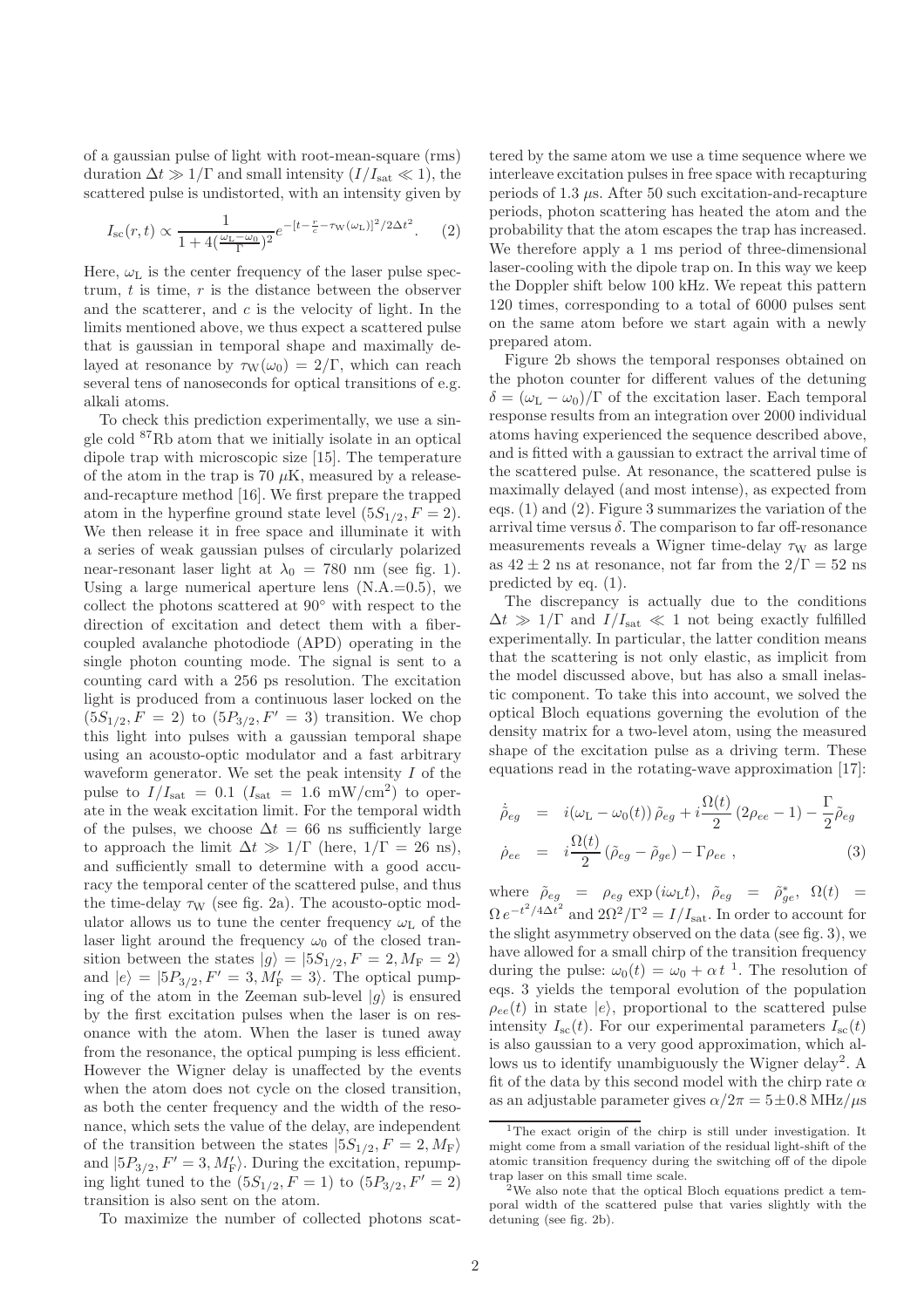

Fig. 2. (a) Intensity of the excitation pulse with rms width  $\Delta t = 66$  ns. (b) Histograms of the number of photons detected after scattering for  $\delta = (\omega_L - \omega_0)/\Gamma$  =  $(0, -0.3; 2)$  (time bins : 5.9 ns). Dotted lines : measured data; solid lines : gaussian fits. In (b), the rms widths of the scattered pulses are, respectively, (73; 73; 65) ns, in agreement with the solution of eqs. (3).



Fig. 3. Time-delay of the scattered light pulse versus the detuning  $\delta$  of the excitation laser. Dashed line: prediction of eq. (1). Solid line : solution of eqs. (3) for a two-level atom excited by the pulse shown in fig. 2a, with a fitted chirp rate  $\alpha/2\pi = 5 \pm 0.8$  MHz/ $\mu$ s. The vertical error bars are from the fits of the scattered pulses. Horizontal error bars: rms uncertainty on the laser frequency (0.12Γ). Inset: number of scattered photons detected on the APD. Solid line : solution of eqs. (3).

and predicts a maximum delay of 42 ns at resonance, in very good agreement with the measured delay. By setting  $I/I_{\text{sat}} < 0.01$  and  $\Delta t > 10/\Gamma$  in eqs. (3), as well as  $\alpha = 0$ , we checked that we recovered the asymptotic value of the Wigner delay 2/Γ characteristic of the elastic scattering regime to better than 2%.

To characterize the scattering process fully we also analyze the number of collected photons as a function of the excitation detuning  $\delta$ . To do so, we integrate the temporal signal obtained on the APD. The data are again in good agreement with the solution of eqs. (3), and exhibit a full-width at half maximum of 1.2Γ (see fig. 3 inset), larger than the lorentzian profile predicted by eq. (2). This larger width is also consistent with the reduced time-delay due to the conditions  $\Delta t \gg 1/\Gamma$  and  $I/I_{\text{sat}} \ll 1$  not being exactly fulfilled experimentally.

In conclusion, we have measured the time-delay introduced by an individual atom in an essentially

elastic scattering process. We have found delays as large as 42 ns in good agreement with the theoretical limit predicted by the optical Bloch equations. In the future it will be interesting to extend these measurements to the case of dense ensembles of cold interacting atoms to probe collective scattering [3].

We acknowledge support from the E.U. through the ERC Starting Grant ARENA and the Integrated Project AQUTE, and from the Triangle de la Physique. We thank G. Labeyrie, T. Lahaye, A. Vernier and A. Aspect for useful discussions.

## References

- 1. E.P. Wigner, Phys. Rev. 98, 145 (1955).
- 2. F.T. Smith, Phys. Rev. 118, 349 (1960).
- 3. A. Lagendijk and B.A. van Tiggelen, Physics Reports 270, 143 (1996).
- 4. C.A.A. de Carvalho and H.M. Nussenzveig, Physics Reports 364, 83 (2002).
- 5. G. Labeyrie, E. Vaujour, C.A. Müller, D. Delande, C. Miniatura, D. Wilkowski and R. Kaiser, Phys. Rev. Lett. **91**, 223904 (2003).
- 6. C.A. M¨uller, C. Miniatura, D. Wilkowski, R. Kaiser and D. Delande, Phys. Rev. A 72, 053405 (2005).
- 7. R. Pierrat and R. Carminati, Phys. Rev. A 81, 063802  $(2010).$
- 8. C. Maroni, I. Massa and G. Vannini, Phys. Lett. B 60, 343 (1976).
- 9. D. Chauvat, O. Emile, F. Bretenaker and A. Le Floch, Phys. Rev. Lett. 84, 71 (2000).
- 10. A.L. Cavalieri, N. Müller, Th. Uphues, V.S. Yakovlev, A. Baltuška, B. Horvath, B. Schmidt, L. Blümel, R. Holzwarth, S. Hendel, M. Drescher, U. Kleineberg, P.M. Echenique, R. Kienberger, F. Krausz and U. Heinzmann, Nature 439, 1029 (2007).
- 11. M. Schultze, M. Fieß, N. Karpowicz, J. Gagnon, M. Korbman, M. Hofstetter, S. Neppl, A.L. Cavalieri, Y. Komninos, Th. Mercouris, C.A. Nicolaides, R. Pazourek, S. Nagele, J. Feist, J. Burgdörfer, A.M. Azzeer, R. Ernstorfer, R. Kienberger, U. Kleineberg, E. Goulielmakis, F. Krausz and V.S. Yakovlev, Science 328, 1658 (2010).
- 12. K. Klünder, J.M. Dahlström, M. Gisselbrecht, T. Fordell, M. Swoboda, D. Guénot, P. Johnsson, J. Caillat, J. Mauritsson, A. Maquet, R. Taïeb and A. L'Huillier, Phys. Rev. Lett. 106, 143002 (2011).
- 13. J.D. Jackson, "Classical Electrodynamics", Wiley (1998).
- 14. L. Allen and J.H. Eberly, "Optical resonance and twolevel atoms", Dover (1987).
- 15. Y.R.P. Sortais, H. Marion, C. Tuchendler, A.M. Lance, M. Lamare, P. Fournet, C. Armellin, R. Mercier, G. Messin, A. Browaeys and P. Grangier, Phys. Rev. A 75, 013406 (2007).
- 16. C. Tuchendler, A.M. Lance, A. Browaeys, Y.R.P. Sortais, and P. Grangier, Phys. Rev. A 78, 033425 (2008).
- 17. C. Cohen-Tannoudji, J. Dupont-Roc, and G. Grynberg, "Photons and atoms: basic process and applications", Wiley (1997).